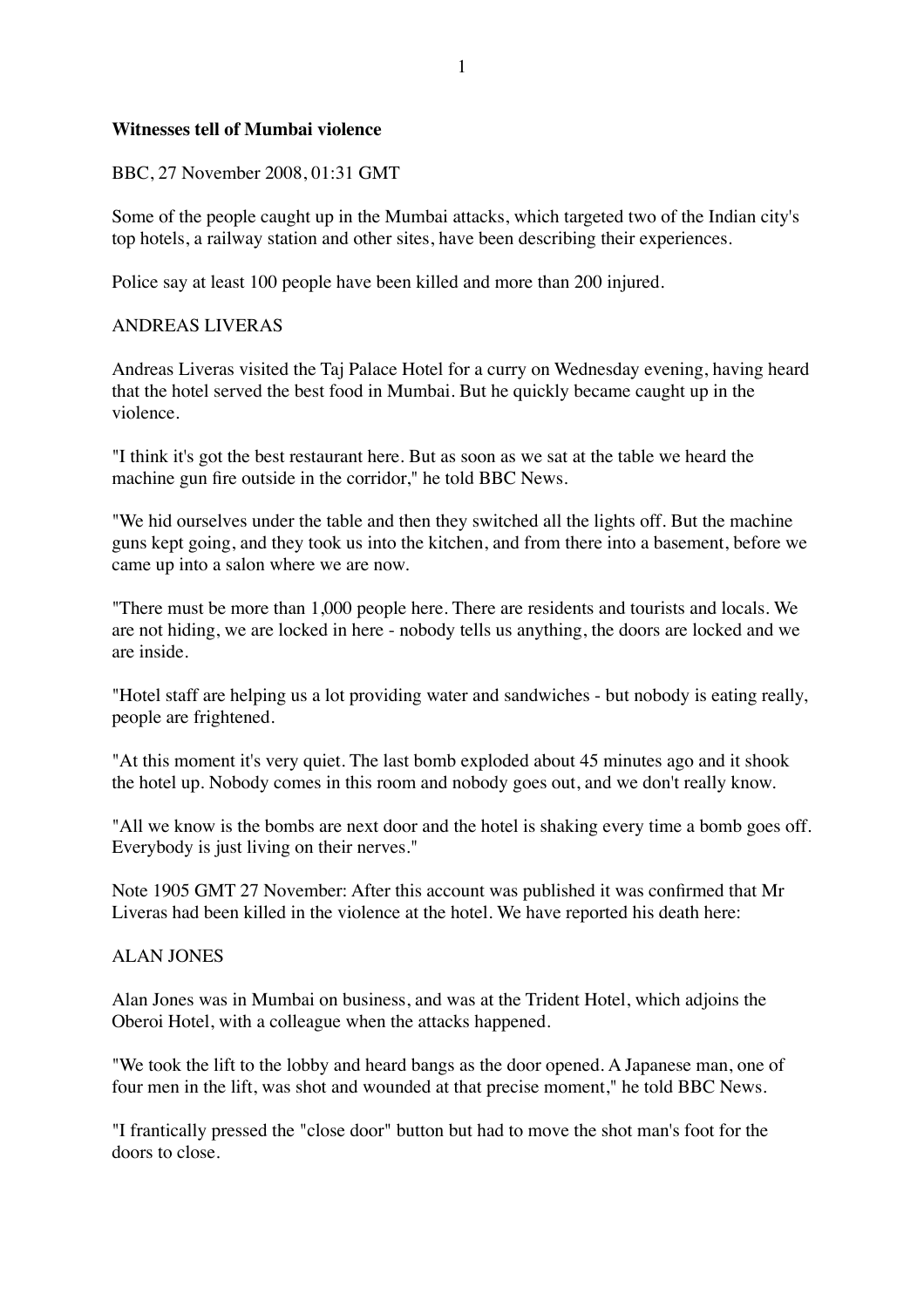"We headed back to our rooms on the 28th floor of the hotel but were quickly instructed by staff to go to a "safe" room in the basement.

"There, we met many residents, but nowhere near all of them. After approximately an hour, we were escorted from the hotel, and, with the help of our local office, made our way back to the office we've been working at.

"It's still near the affected area but feels more secure.

"We're under the impression that there are still gunmen in the Oberoi -Trident complex, with many residents still inside."

# ALEX CHAMBERLAIN

Alex Chamberlain, a British man in Mumbai on business, said he had escaped from the Oberoi hotel which was on fire.

He told the British television broadcaster, Sky, that when he was in the hotel a gunman ordered people upstairs.

"They told everybody to stop and put their hands up and asked if there were any British or Americans. My friend said to me, 'don't be a hero, don't say you are British'.

"I am sure that is what this is all about. They were talking about British and Americans specifically."

Fearing that he would be asphyxiated by smoke in the stairwell, Mr Chamberlain said he had managed to escape through a fire exit with another person.

But his Indian friend was "still on the roof of that hotel somewhere" while armed police surrounded the building.

### SANVAR OBEROI

Mumbai resident Sanvar Oberoi said he was near the Chhatrapati Shivaji railway station one of the targets - when the attacks began.

"On hearing two loud distinct bomb sounds we rushed back home," he told BBC News.

"On our way back at Marine Drive, a long stretch of sea-facing road, we saw the deployment of a large police personnel and safety measures being carried out such as evacuations.

"We saw a team of ambulances and police vehicles racing past on the other side of the road.

"Even in the posh area of Nepeansea Road and Malabar Hill all apartment buildings' gates were tight shut and police check posts set up.

"Colleges and offices have announced that they are shut for tomorrow. The entire city is in panic and shock.